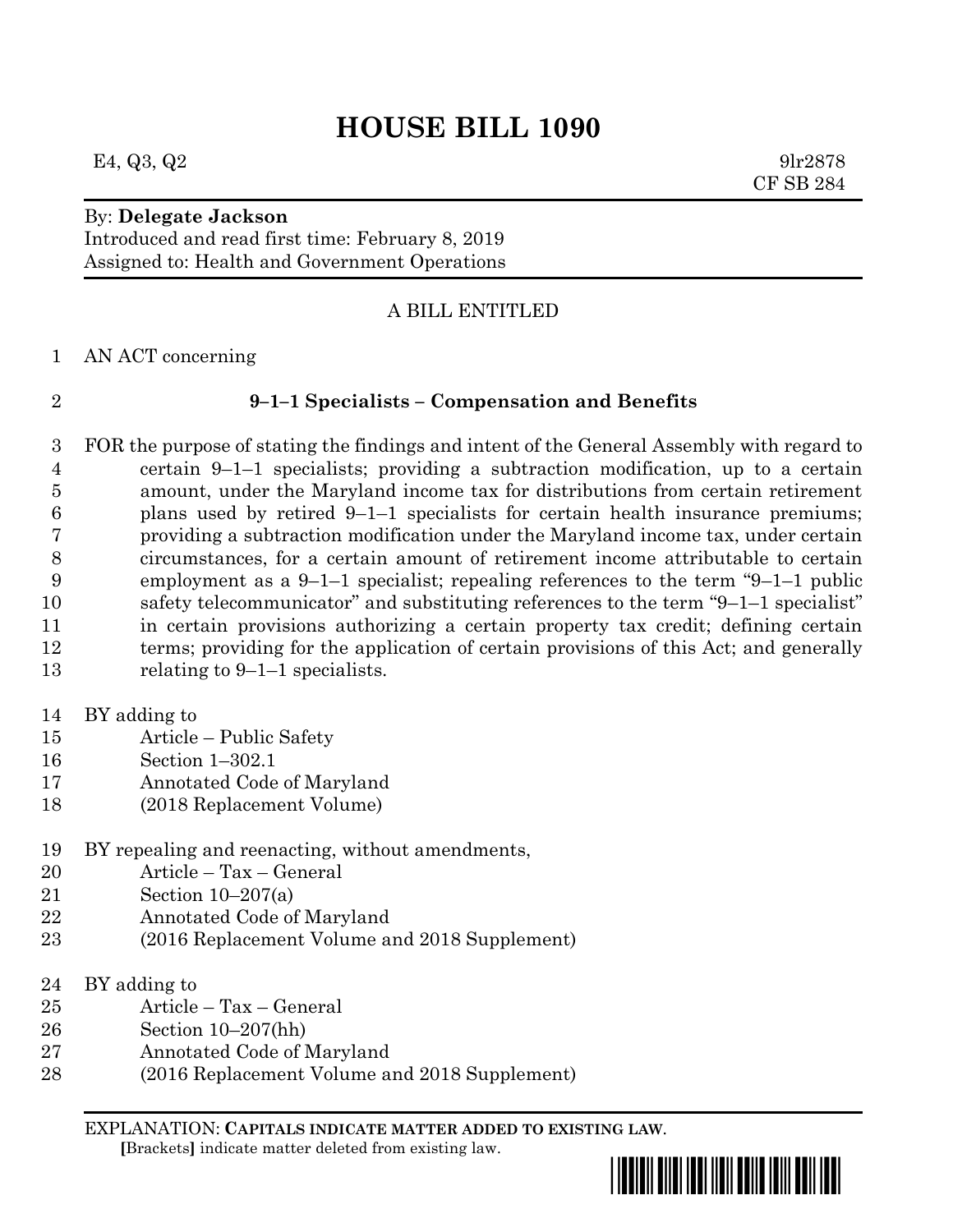| $\overline{2}$   | Article - Tax - General                                                   |
|------------------|---------------------------------------------------------------------------|
| $\boldsymbol{3}$ | Section 10-209                                                            |
| $\overline{4}$   | Annotated Code of Maryland                                                |
| 5                | (2016 Replacement Volume and 2018 Supplement)                             |
|                  |                                                                           |
| 6                | BY repealing and reenacting, with amendments,                             |
| $\overline{7}$   | $Article - Tax - Property$                                                |
| $8\,$            | Section 9-262                                                             |
| 9                | Annotated Code of Maryland                                                |
| 10               | (2012 Replacement Volume and 2018 Supplement)                             |
| 11<br>12         | SECTION 1. BE IT ENACTED BY THE GENERAL ASSEMBLY OF MARYLAND,             |
|                  | That the Laws of Maryland read as follows:                                |
| 13               | <b>Article - Public Safety</b>                                            |
| 14               | $1 - 302.1.$                                                              |
|                  |                                                                           |
| 15               | THE GENERAL ASSEMBLY FINDS THAT 9-1-1 SPECIALISTS ARE KEY<br>(A)          |
| 16               | MEMBERS OF THE TEAM OF PUBLIC SAFETY PERSONNEL RESPONDING TO REQUESTS     |
| 17               | FROM THE PUBLIC FOR EMERGENCY ASSISTANCE.                                 |
| 18               | IT IS THE INTENT OF THE GENERAL ASSEMBLY THAT JURISDICTIONS<br>(B)        |
| 19               | <b>EMPLOYING 9-1-1 SPECIALISTS:</b>                                       |
| 20               | (1)<br>APPROPRIATELY CLASSIFY 9-1-1 SPECIALISTS IN RECOGNITION            |
| 21               | OF THE TRAINING, KNOWLEDGE, AND SKILLS THAT 9-1-1 SPECIALISTS POSSESS AND |
| 22               | DEMONSTRATE IN ANSWERING AND HANDLING REQUESTS FOR EMERGENCY              |
| 23               | <b>ASSISTANCE; AND</b>                                                    |
|                  |                                                                           |
| 24               | (2)<br><b>COMPENSATE 9-1-1 SPECIALISTS IN A MANNER THAT:</b>              |
| 25               | (I)<br>REFLECTS THEIR MEMBERSHIP IN THE TEAM OF PUBLIC                    |
| 26               | SAFETY PERSONNEL ANSWERING AND RESPONDING TO REQUESTS FOR EMERGENCY       |
| 27               | <b>ASSISTANCE; AND</b>                                                    |
|                  |                                                                           |
| 28               | (II)<br>IS COMMENSURATE WITH THE TRAINING, KNOWLEDGE, AND                 |
| 29               | <b>SKILLS THEY POSSESS.</b>                                               |
| 30               | IN LIGHT OF THE PHYSICAL AND MENTAL AFFLICTIONS STEMMING<br>(C)           |
| 31               | FROM THE STRESSFUL AND TRAUMATIC SITUATIONS THROUGH WHICH 9-1-1           |
| 32               | SPECIALISTS ASSIST MEMBERS OF THE PUBLIC WHO REQUEST EMERGENCY            |
| 33               | ASSISTANCE, IT IS THE INTENT OF THE GENERAL ASSEMBLY THAT JURISDICTIONS   |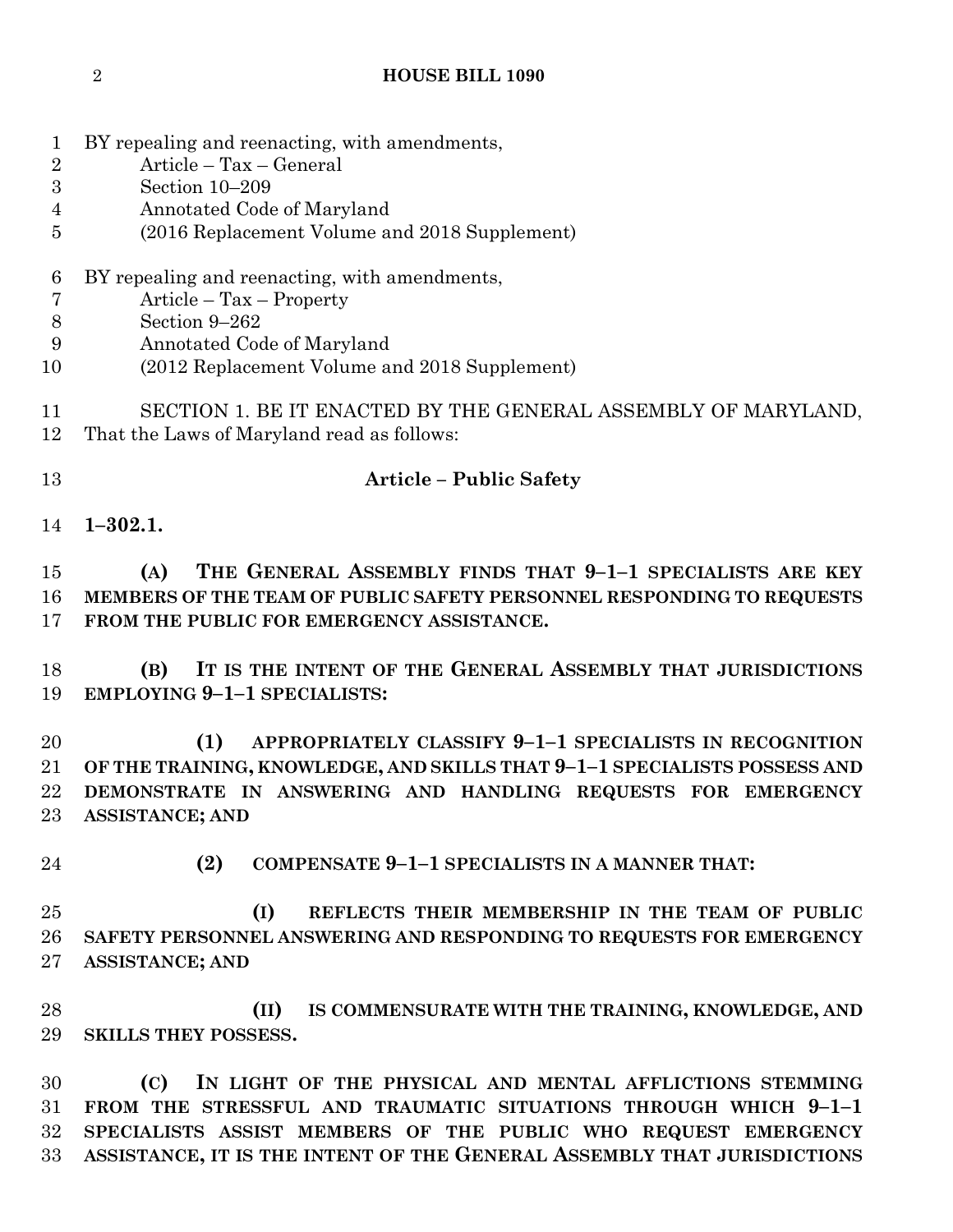#### **HOUSE BILL 1090** 3

 **EMPLOYING 9–1–1 SPECIALISTS AFFORD ALL CLAIMS FOR WORKERS' COMPENSATION UNDER TITLE 9 OF THE LABOR AND EMPLOYMENT ARTICLE BY 9–1–1 SPECIALISTS FOR PHYSICAL AND MENTAL HEALTH AFFLICTIONS ARISING OUT OF AND IN THE COURSE OF EMPLOYMENT THE SAME RESPECT, ATTENTION, AND CONSIDERATION AFFORDED CLAIMS FOR WORKERS' COMPENSATION BY OTHER PUBLIC SAFETY PERSONNEL.**

 SECTION 2. AND BE IT FURTHER ENACTED, That the Laws of Maryland read as follows:

#### **Article – Tax – General**

10–207.

 (a) To the extent included in federal adjusted gross income, the amounts under this section are subtracted from the federal adjusted gross income of a resident to determine Maryland adjusted gross income.

 **(HH) (1) (I) IN THIS SUBSECTION THE FOLLOWING WORDS HAVE THE MEANINGS INDICATED.**

 **(II) "ELIGIBLE RETIREMENT PLAN" HAS THE MEANING STATED IN § 402(L) OF THE INTERNAL REVENUE CODE.**

 **(III) "9–1–1 SPECIALIST" HAS THE MEANING STATED IN § 9–262 OF THE TAX – PROPERTY ARTICLE.**

 **(IV) "QUALIFIED HEALTH INSURANCE PREMIUM" MEANS A PREMIUM FOR COVERAGE FOR THE RETIRED 9–1–1 SPECIALIST, OR THE SPOUSE OR DEPENDENTS OF THE RETIRED 9–1–1 SPECIALIST, BY AN ACCIDENT PLAN, A HEALTH PLAN, OR A QUALIFIED LONG–TERM CARE INSURANCE CONTRACT.**

 **(V) "RETIRED 9–1–1 SPECIALIST" MEANS AN INDIVIDUAL WHO, BY REASON OF DISABILITY OR ATTAINMENT OF NORMAL RETIREMENT AGE, IS SEPARATED FROM SERVICE AS A 9–1–1 SPECIALIST WITH AN EMPLOYER THAT MAINTAINS THE ELIGIBLE RETIREMENT PLAN FROM WHICH A DISTRIBUTION IS MADE.**

 **(2) SUBJECT TO PARAGRAPH (3) OF THIS SUBSECTION, THE SUBTRACTION UNDER SUBSECTION (A) OF THIS SECTION INCLUDES THE AMOUNT DISTRIBUTED FROM AN ELIGIBLE RETIREMENT PLAN OF A RETIRED 9–1–1 SPECIALIST THAT IS USED TO PAY FOR QUALIFIED HEALTH INSURANCE PREMIUMS DURING THE TAXABLE YEAR.**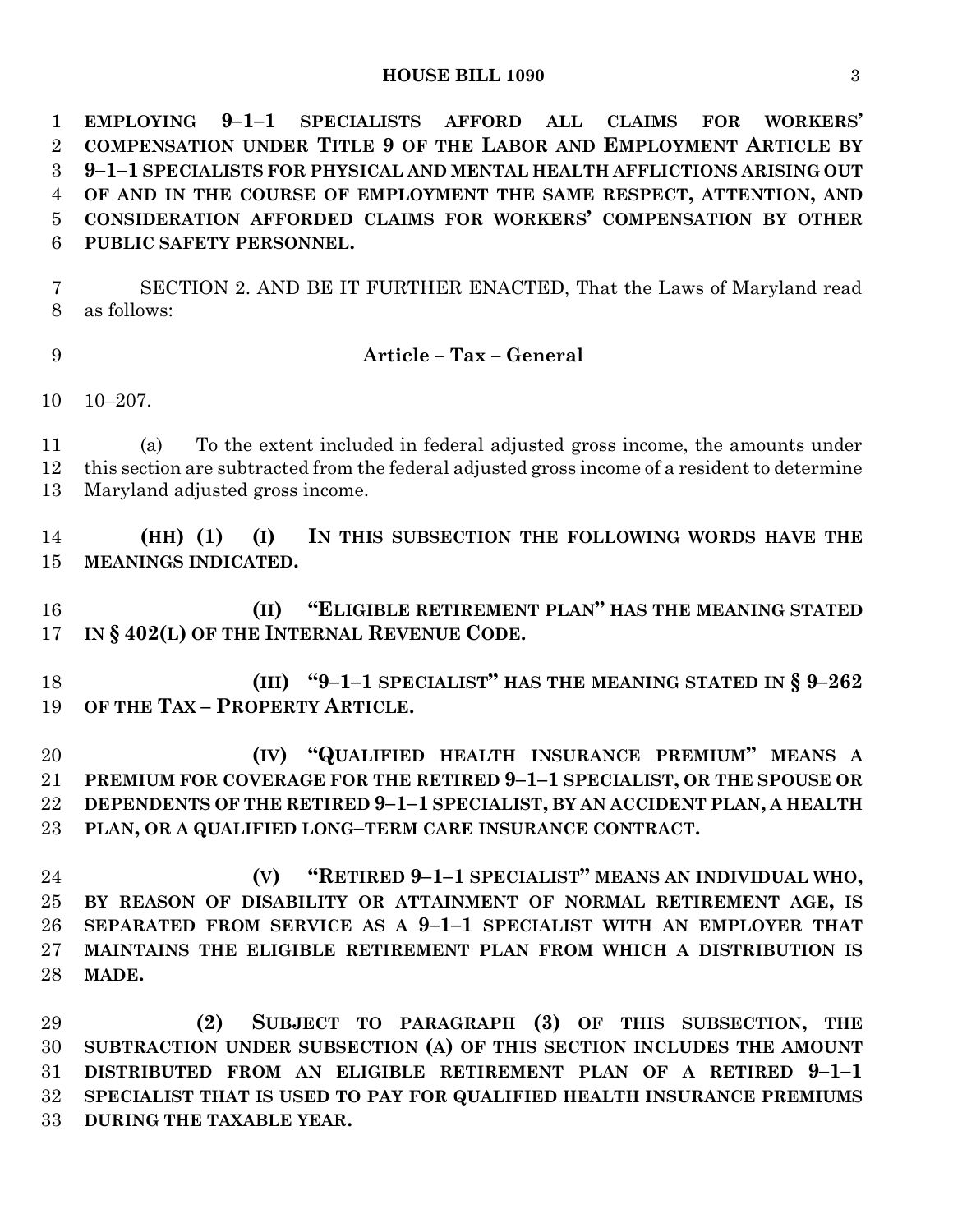# **HOUSE BILL 1090**

| $\mathbf 1$<br>$\overline{2}$ | (3)                            | FOR ANY TAXABLE YEAR, THE SUBTRACTION UNDER PARAGRAPH<br>(2) OF THIS SUBSECTION MAY NOT EXCEED \$3,000.                                                                   |
|-------------------------------|--------------------------------|---------------------------------------------------------------------------------------------------------------------------------------------------------------------------|
| 3                             | $10 - 209.$                    |                                                                                                                                                                           |
| $\overline{4}$                | (a)<br>(1)                     | In this section the following words have the meanings indicated.                                                                                                          |
| 5                             | (2)                            | "Correctional officer" means an individual who:                                                                                                                           |
| 6                             | (i)                            | was employed in:                                                                                                                                                          |
| 7<br>$8\,$                    | Correctional Services Article; | a State correctional facility, as defined in $\S$ 1–101 of the<br>1.                                                                                                      |
| 9<br>10                       | Correctional Services Article; | a local correctional facility, as defined in $\S$ 1–101 of the<br>2.                                                                                                      |
| 11<br>12                      | Services Article; or           | 3.<br>a juvenile facility included in $\S$ 9-226 of the Human                                                                                                             |
| 13<br>14<br>$15\,$            | Article; and                   | a facility of the United States that is equivalent to a State<br>4.<br>or local correctional facility or a juvenile facility included in $\S 9-226$ of the Human Services |
| 16<br>17                      | (ii)                           | is eligible to receive retirement income attributable to the<br>individual's employment under item (i) of this paragraph.                                                 |
| 18<br>19                      | (3)<br>or paramedics.          | "Emergency services personnel" means emergency medical technicians                                                                                                        |
| 20                            | (4)<br>(i)                     | "Employee retirement system" means a plan:                                                                                                                                |
| 21<br>22                      | of its employees; and          | established and maintained by an employer for the benefit<br>1.                                                                                                           |
| 23<br>24                      | Revenue Code.                  | 2.<br>qualified under $\S$ 401(a), $\S$ 403, or $\S$ 457(b) of the Internal                                                                                               |
| $25\,$                        | (ii)                           | "Employee retirement system" does not include:                                                                                                                            |
| 26<br>$27\,$                  | of the Internal Revenue Code;  | an individual retirement account or annuity under $\S$ 408<br>1.                                                                                                          |
| 28<br>29                      | Internal Revenue Code;         | a Roth individual retirement account under $\S$ 408A of the<br>2.                                                                                                         |
| 30                            |                                | 3.<br>a rollover individual retirement account;                                                                                                                           |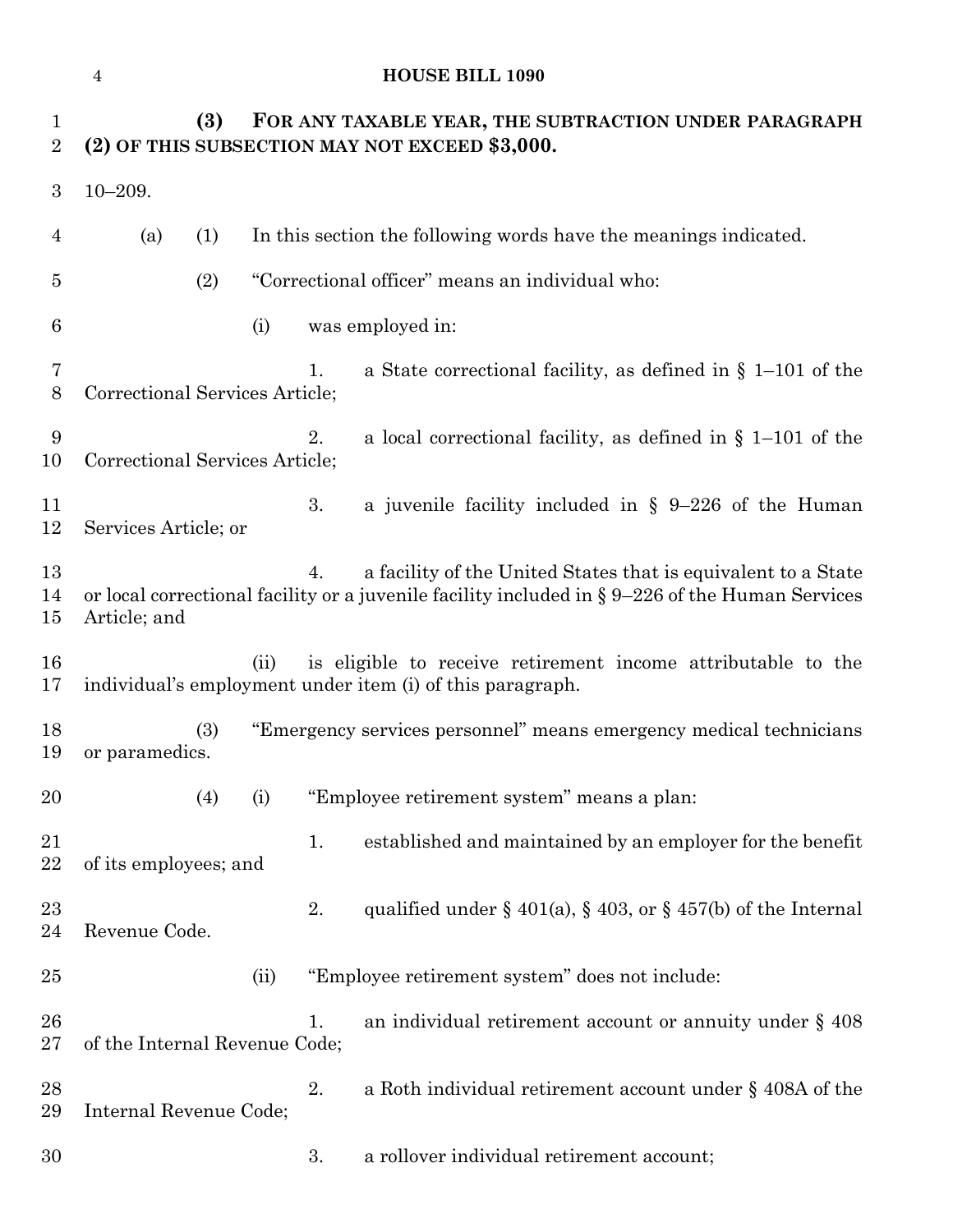#### **HOUSE BILL 1090** 5

 4. a simplified employee pension under Internal Revenue Code § 408(k); or

 5. an ineligible deferred compensation plan under § 457(f) of the Internal Revenue Code.

# **(5) "9–1–1 SPECIALIST" HAS THE MEANING STATED IN § 9–262 OF THE TAX – PROPERTY ARTICLE.**

 (b) Subject to subsections (d) and (e) of this section, to determine Maryland adjusted gross income, if, on the last day of the taxable year, a resident is at least 65 years old or is totally disabled or the resident's spouse is totally disabled, or the resident is at least 55 years old and is a retired correctional officer, law enforcement officer, **9–1–1 SPECIALIST,** or fire, rescue, or emergency services personnel of the United States, the State, or a political subdivision of the State, an amount is subtracted from federal adjusted gross income equal to the lesser of:

 (1) the cumulative or total annuity, pension, or endowment income from an employee retirement system included in federal adjusted gross income; or

 (2) the maximum annual benefit under the Social Security Act computed under subsection (c) of this section, less any payment received as old age, survivors, or disability benefits under the Social Security Act, the Railroad Retirement Act, or both.

(c) For purposes of subsection (b)(2) of this section, the Comptroller:

 (1) shall determine the maximum annual benefit under the Social Security Act allowed for an individual who retired at age 65 for the prior calendar year; and

- 
- (2) may allow the subtraction to the nearest \$100.

 (d) Military retirement income that is included in the subtraction under § 24 10–207 $(q)$  of this subtitle may not be taken into account for purposes of the subtraction under this section.

 (e) In the case of a retired correctional officer, law enforcement officer, **9–1–1 SPECIALIST,** or fire, rescue, or emergency services personnel of the United States, the State, or a political subdivision of the State, the amount included under subsection (b)(1) of this section is limited to the first \$15,000 of retirement income that is attributable to the resident's employment as a correctional officer, a law enforcement officer, **A 9–1–1 SPECIALIST,** or fire, rescue, or emergency services personnel of the United States, the State, or a political subdivision of the State unless:

- 
- (1) the resident is at least 65 years old or is totally disabled; or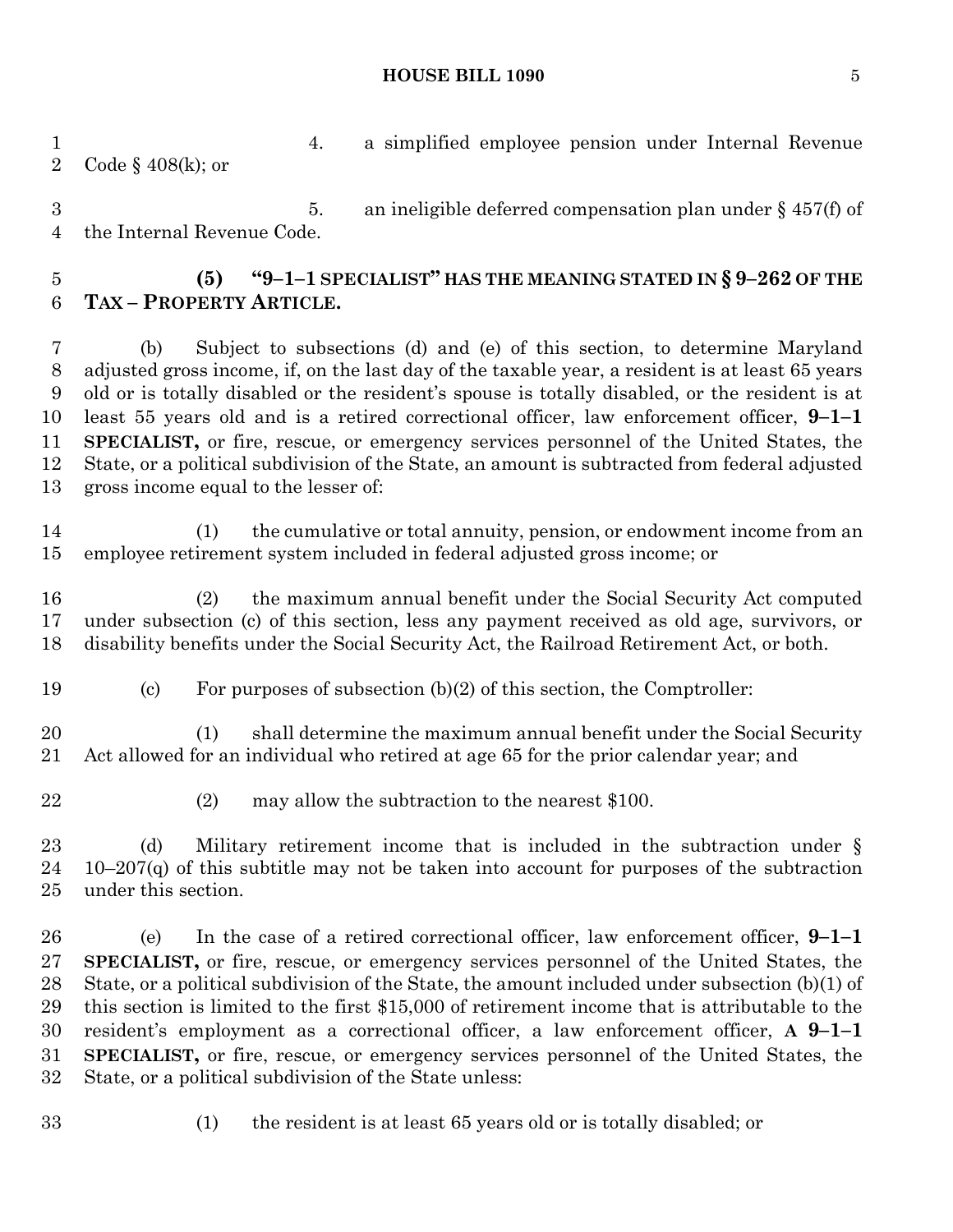|                                  | 6                                 | <b>HOUSE BILL 1090</b>                                                                                                                                                                                                                                                                                                                                                                                                                                 |
|----------------------------------|-----------------------------------|--------------------------------------------------------------------------------------------------------------------------------------------------------------------------------------------------------------------------------------------------------------------------------------------------------------------------------------------------------------------------------------------------------------------------------------------------------|
| $\mathbf{1}$                     |                                   | (2)<br>the resident's spouse is totally disabled.                                                                                                                                                                                                                                                                                                                                                                                                      |
| $\overline{2}$<br>3              | as follows:                       | SECTION 3. AND BE IT FURTHER ENACTED, That the Laws of Maryland read                                                                                                                                                                                                                                                                                                                                                                                   |
| $\overline{4}$                   |                                   | <b>Article - Tax - Property</b>                                                                                                                                                                                                                                                                                                                                                                                                                        |
| $\overline{5}$                   | $9 - 262.$                        |                                                                                                                                                                                                                                                                                                                                                                                                                                                        |
| 6                                | (a)                               | In this section the following words have the meanings indicated.<br>(1)                                                                                                                                                                                                                                                                                                                                                                                |
| 7                                |                                   | (2)<br>"Dwelling" has the meaning stated in $\S 9$ –105 of this title.                                                                                                                                                                                                                                                                                                                                                                                 |
| 8<br>9<br>10                     |                                   | "9-1-1 [public safety telecommunicator] SPECIALIST" means an<br>(3)<br>employee of a county, OR AN EMPLOYEE WORKING IN A COUNTY SAFETY ANSWERING<br>POINT, whose duties and responsibilities include:                                                                                                                                                                                                                                                  |
| 11<br>12                         |                                   | answering,<br>receiving,<br>transferring,<br>dispatching<br>(i)<br>and<br>RECEIVING AND PROCESSING 9-1-1 [calls] REQUESTS FOR EMERGENCY ASSISTANCE;                                                                                                                                                                                                                                                                                                    |
| 13<br>14                         |                                   | other support functions DIRECTLY related to $9-1-1$ [calls]<br>(ii)<br>REQUESTS FOR EMERGENCY ASSISTANCE; or                                                                                                                                                                                                                                                                                                                                           |
| 15<br>16                         |                                   | dispatching law enforcement officers, fire rescue services,<br>(iii)<br>emergency medical services, and other public safety services to the scene of an emergency.                                                                                                                                                                                                                                                                                     |
| 17<br>18<br>19<br>20<br>21<br>22 | (b)<br>$9-105$ of this title.     | The governing body of a county or municipal corporation may grant, by law, a<br>property tax credit under this section against the county or municipal corporation property<br>tax imposed on a dwelling located in the county or municipal corporation that is owned by<br>a 9-1-1 [public safety telecommunicator] SPECIALIST if the 9-1-1 [public safety<br>telecommunicator] SPECIALIST is otherwise eligible for the credit authorized under $\S$ |
| $^{23}$<br>24                    | $\left( \mathrm{c}\right)$<br>of: | For any taxable year, the credit under this section may not exceed the lesser                                                                                                                                                                                                                                                                                                                                                                          |
| 25                               |                                   | $$2,500$ per dwelling; or<br>(1)                                                                                                                                                                                                                                                                                                                                                                                                                       |
| 26                               |                                   | the amount of property tax imposed on the dwelling.<br>(2)                                                                                                                                                                                                                                                                                                                                                                                             |
| $27\,$<br>28                     | (d)<br>law:                       | The governing body of a county or a municipal corporation may establish, by                                                                                                                                                                                                                                                                                                                                                                            |
| 29<br>30                         | this section;                     | subject to subsection (c) of this section, the amount of the credit under<br>(1)                                                                                                                                                                                                                                                                                                                                                                       |